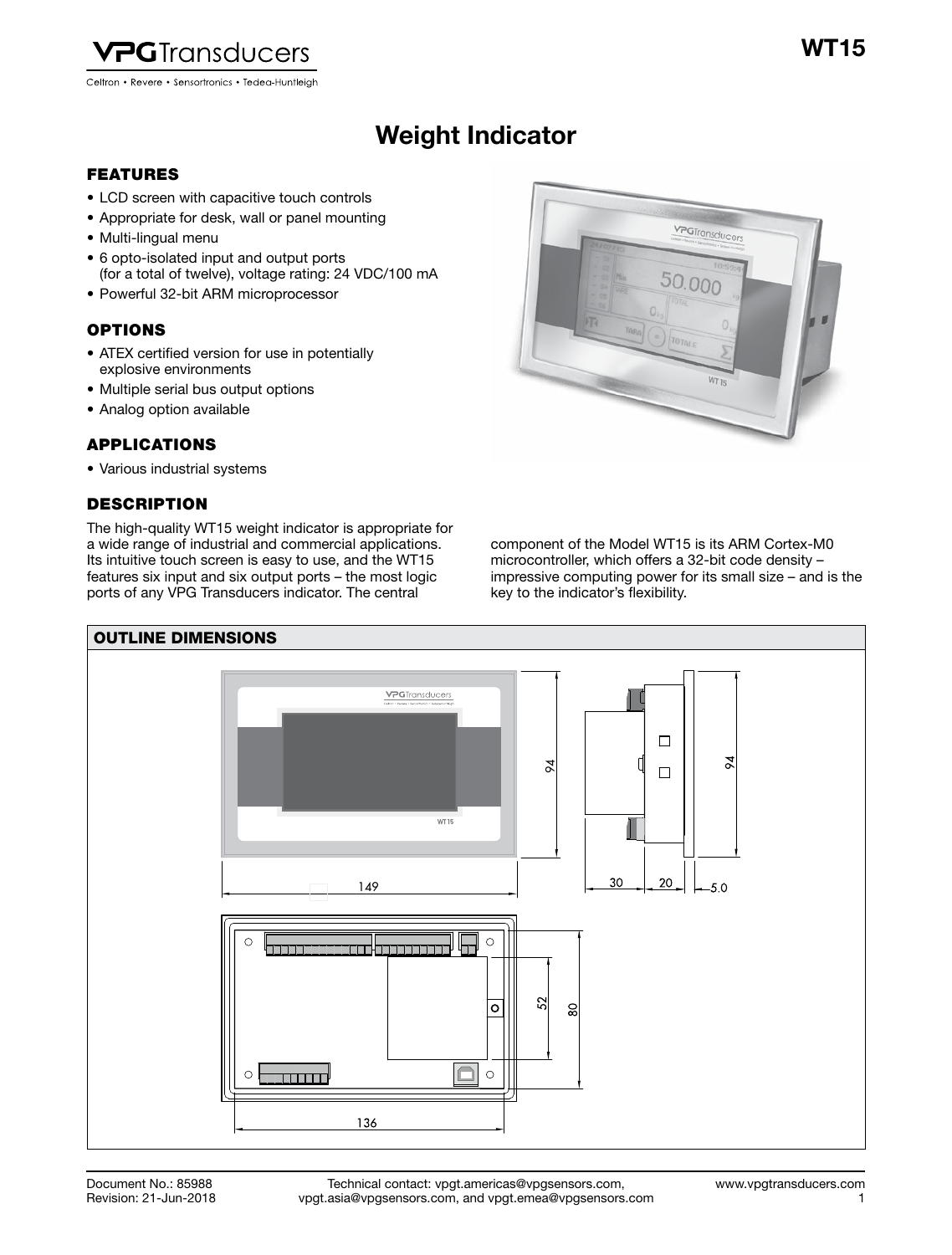

## Weight Indicator



## SPECIFICATIONS

## PERFORMANCE

Power Output 5 VDC

Measuring Range  $-3.9$  to  $+3.9$  mV/V

Input Sensitivity 0.02 μV/division

Linearity <0.01% of full scale

Temperature Drift <0.001% full scale ˚C

D/A Convertor 24 bit

Maximum Load Cells 8 at 350 O

Frequency Signal Acquisition 12 to 1000 Hz

Internal Resolution 16,000,000 counts

Visible Resolution 999,999 counts (visible on net weight) Divisions Value (Adjustable) x 1, x 2, x 5, x 10, x 20, x 50

Decimals Setting 0.0, 0.00, 0.000, 0.0000

Filter (Adjustable) 0.1 to 250 Hz

Microcontroller ARM Cortex M0 with 32-bit 256 KB Flash, reprogrammable on-board from USB

Data Storage 64 KB to 1024 KB

## ENVIRONMENTAL

Operating Temperature  $-10$  to  $+50$  °C

Storage Temperature  $-20$  to  $+70$  °C

Maximum Humidity Before Condensation 85%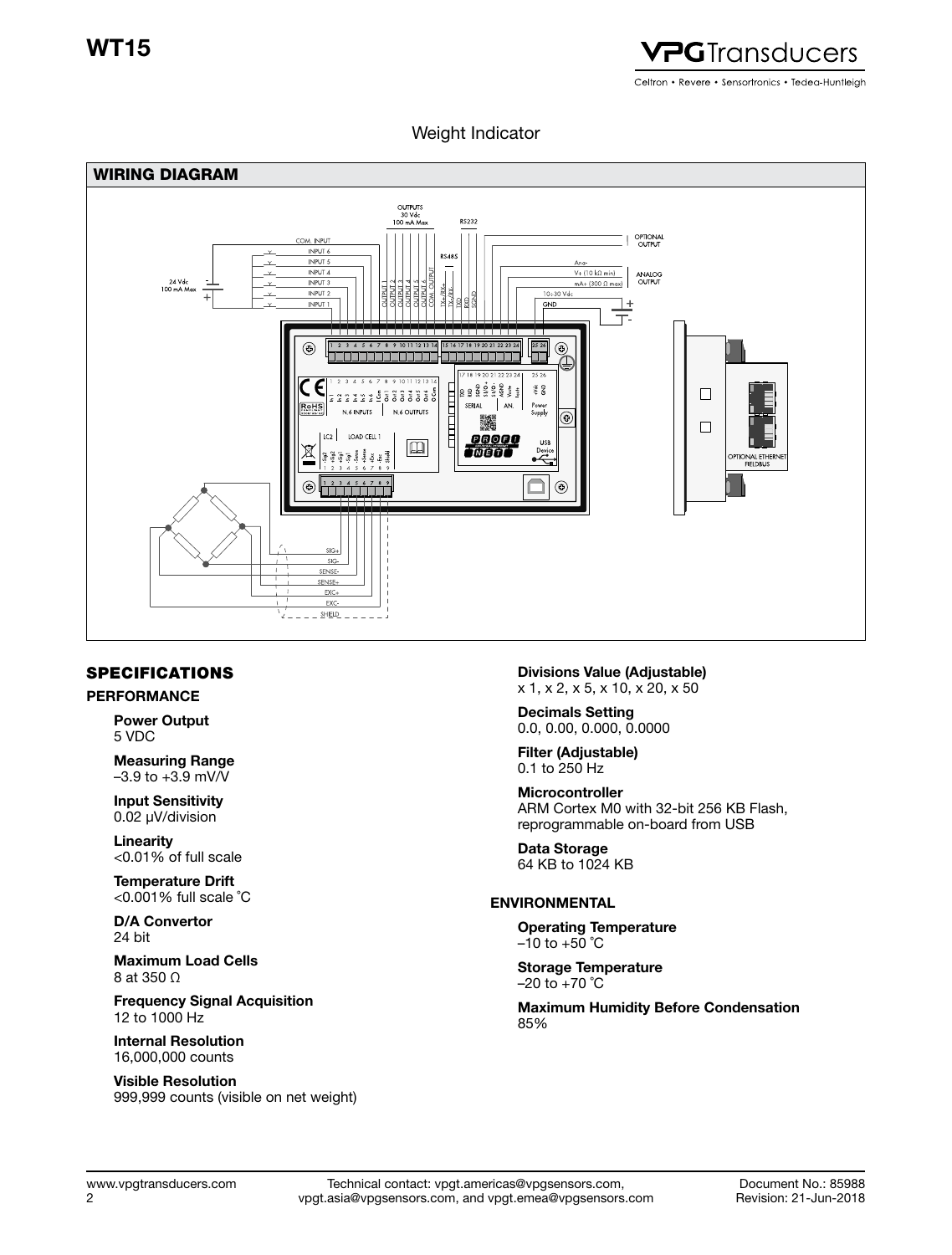

Celtron • Revere • Sensortronics • Tedea-Huntleigh

# T15

## Weight Indicator

#### DISPLAY AND KEYBOARD

**Display** Graphic LCD

Display Height 240 x 128 pixels

Keyboard Keyboard operations taken provided by four wire resistive touch screen

## **ELECTRICAL**

**Voltage** 10 to 30 VDC

Wattage 5 W

#### INPUT AND LOGICS

Logic Input 6 opto-isolated, PNP, 24 VDC (external voltage)

Logic Output 6 opto-isolated (maximum load 24 VDC/100 mA each)

Additional I/O Up to 4 external modules with 4 inputs and 8 outputs each (16 in/32 out in total) with independent RS485 fieldbus

## ANALOG OUTPUT (OPTIONAL)

**Output** 16 bit, opto-isolated

Voltage 0 to 5/10 V, (R min 10 kΩ)

**Current** 0/4 to 20 mA (R max 300 Ω)

Linearity <0.02% of full scale

Temperature Drift <0.001% of full scale ˚C

#### SERIAL COMMUNICATION

Serial Output #1 1 RS232C

Baud Rate 2400 to 115200 (adjustable)

Serial Output #2 1 RS485

Baud Rate 2400 to 115200 (adjustable)

Serial Output #3 USB device interface

Serial Output #4 (Optional) PROFINET interface

Serial Port #5 (Optional) EtherCAT interface

Serial Port #6 (Optional) Ethernet interface

Connection Speed 10 to 100 mbps

## ENCLOSURES

**Dimensions** 149 x 94 x 55 mm, L x H x D

Mounting Panel Mounting

Electrical Connections 3.81 mm removal terminal blocks

## APPROVALS

#### EN

EN61000-6-2, EN61000-6-3 for EMC; EN61010-1 for Electrical Safety, EN45501 for metrology

Ordering information is on next page.